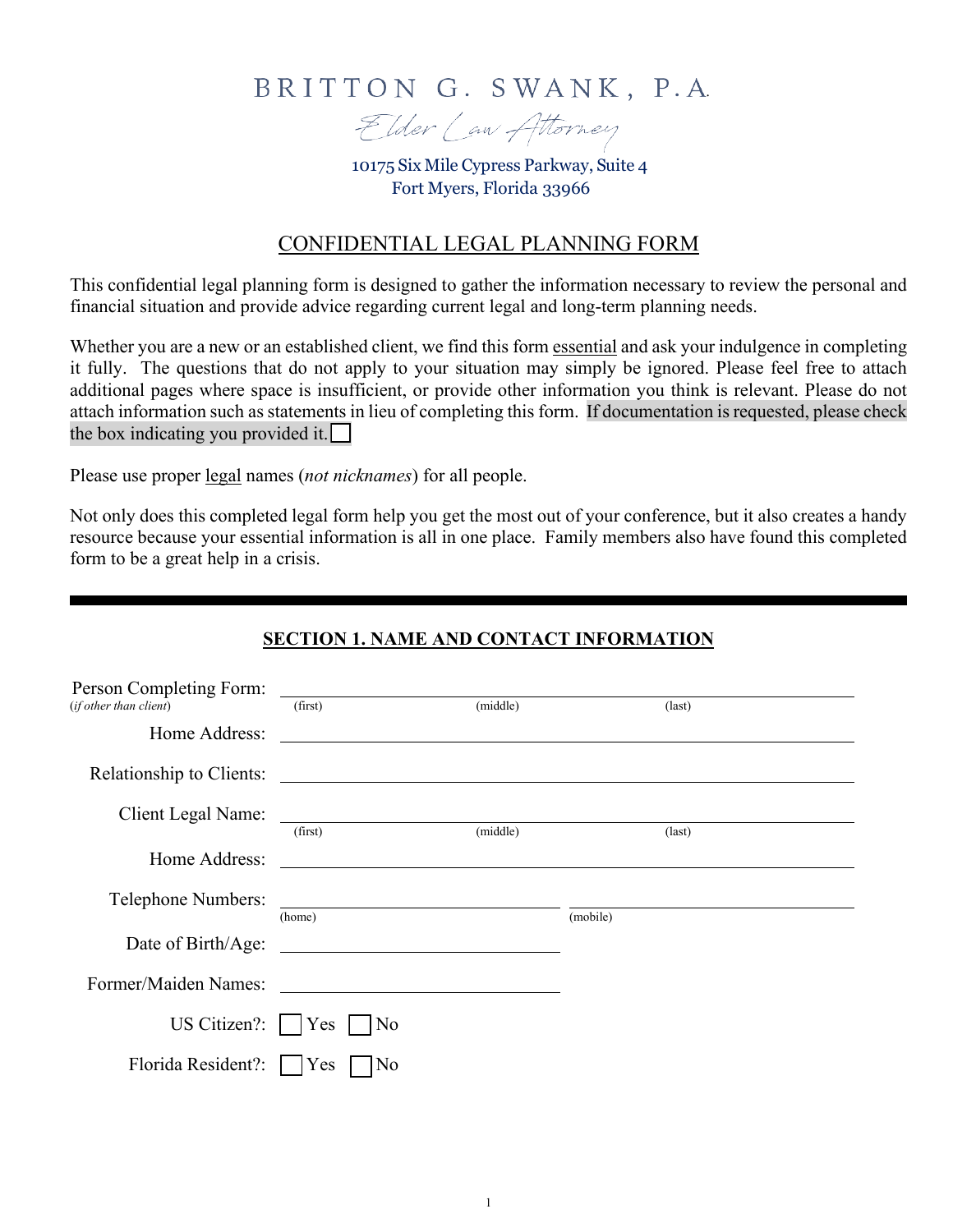| Military Service?: $\Box$ Yes $\Box$ No                                  |                            |                                             |                                                                                                                                                                                                                 |
|--------------------------------------------------------------------------|----------------------------|---------------------------------------------|-----------------------------------------------------------------------------------------------------------------------------------------------------------------------------------------------------------------|
|                                                                          |                            |                                             |                                                                                                                                                                                                                 |
| During Wartime?: Yes No                                                  |                            |                                             | *WWII 12/1941-12/1946; Korean Conflict 06/1950-01/1955; Vietnam 08/1964-05/1975 (or 02/1961 - 05/07/1975 for<br>a veteran who served "in country"/boots on the ground during that period); Persian Gulf-08/1990 |
|                                                                          |                            | <b>SECTION 2. MARITAL INFORMATION</b>       |                                                                                                                                                                                                                 |
| A. If widowed:                                                           |                            |                                             | Name of deceased spouse:                                                                                                                                                                                        |
|                                                                          | (date of birth)            |                                             | (date and location of death)                                                                                                                                                                                    |
|                                                                          |                            |                                             | Name of deceased spouse:                                                                                                                                                                                        |
|                                                                          | (date of birth)            |                                             | (date and location of death)                                                                                                                                                                                    |
| <b>B.</b> If divorced:                                                   |                            |                                             | Name of former spouse:                                                                                                                                                                                          |
|                                                                          |                            | (date of divorce)                           | (state of divorce)                                                                                                                                                                                              |
|                                                                          |                            |                                             | Name of former spouse:                                                                                                                                                                                          |
|                                                                          | (date of divorce)          |                                             | (state of divorce)                                                                                                                                                                                              |
|                                                                          |                            | <u>SECTION 3. ESTATE PLANNING DOCUMENTS</u> |                                                                                                                                                                                                                 |
| Please provide a complete copy of each signed document.                  |                            |                                             |                                                                                                                                                                                                                 |
|                                                                          | Revocable Living Trust:    | Yes<br>No                                   |                                                                                                                                                                                                                 |
|                                                                          | Last Will and Testament:   | Yes<br>No                                   |                                                                                                                                                                                                                 |
|                                                                          | Durable Power of Attorney: | Yes<br>No                                   |                                                                                                                                                                                                                 |
| Health Care Power of Attorney (or Surrogate):                            |                            | Yes<br>No                                   |                                                                                                                                                                                                                 |
|                                                                          | Living Will:               | Yes<br>No                                   |                                                                                                                                                                                                                 |
| Other (specify):                                                         |                            | Yes<br>No                                   |                                                                                                                                                                                                                 |
| Do you have custody of all original estate planning documents?       Yes |                            |                                             | No                                                                                                                                                                                                              |
| If no, who has custody of them?                                          |                            |                                             |                                                                                                                                                                                                                 |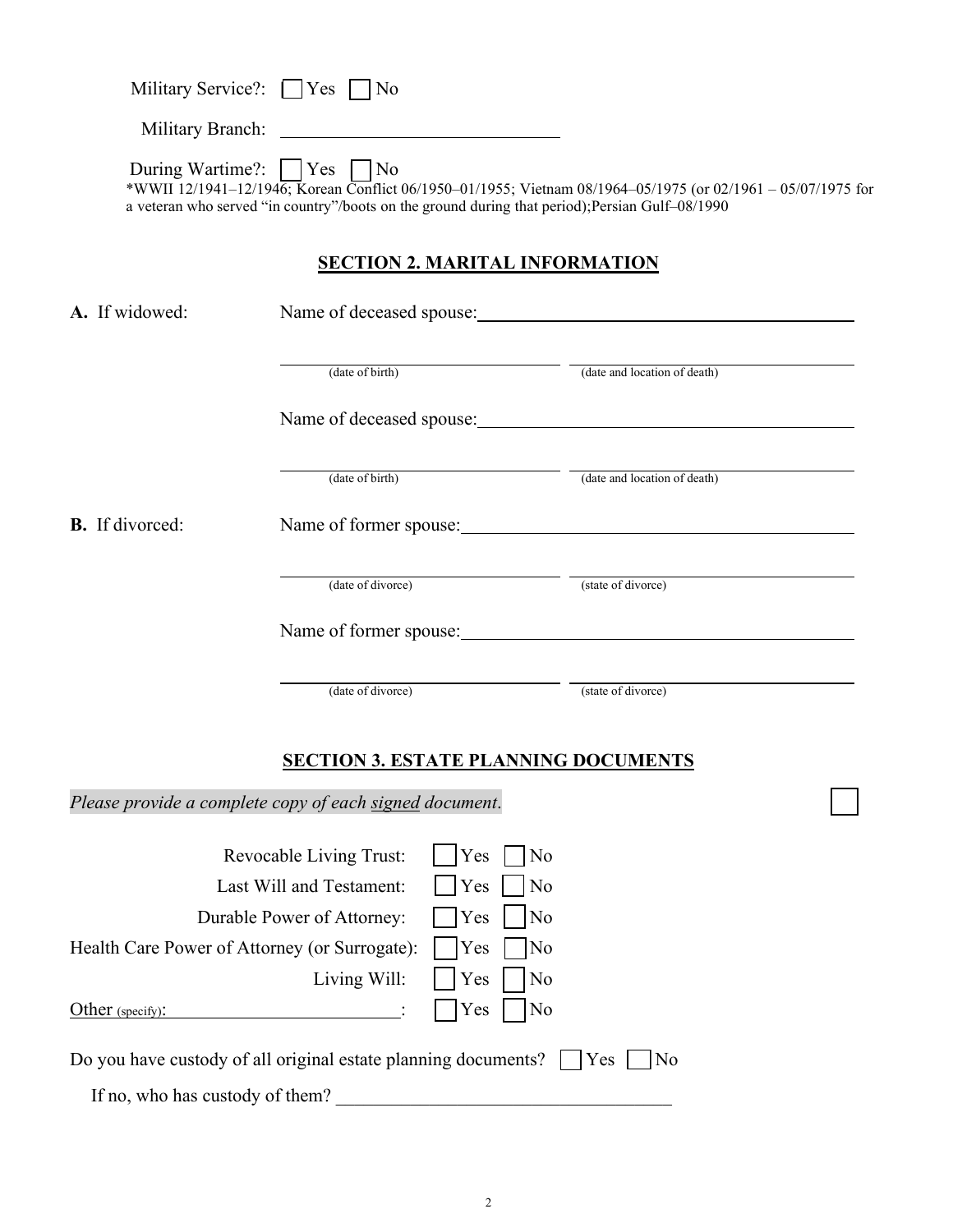# **SECTION 4. CHILDREN**

|    |                       | List all children and use <i>legal</i> names; attach more pages if needed.                                                                                                                        |                                                                                       | Total number of children: |
|----|-----------------------|---------------------------------------------------------------------------------------------------------------------------------------------------------------------------------------------------|---------------------------------------------------------------------------------------|---------------------------|
| 1. | (legal name of child) | (date of birth)                                                                                                                                                                                   |                                                                                       |                           |
|    | (address)<br>Adopted  |                                                                                                                                                                                                   |                                                                                       | (phone number)            |
|    | Deceased              | (date of adoption)<br>(date of death)                                                                                                                                                             | (court granting adoption)<br>Yes<br>No<br>(child has surviving children?)             |                           |
|    |                       | (Describe this child - do they have "special needs"? Consider health and general financial status, including needs and abilities)<br>May we speak with this child if needed? $Yes \Box No \Box$   |                                                                                       |                           |
| 2. | (legal name of child) | (date of birth)                                                                                                                                                                                   |                                                                                       |                           |
|    | (address)<br>Adopted  |                                                                                                                                                                                                   |                                                                                       | (phone number)            |
|    | Deceased              | (date of adoption)<br>(date of death)                                                                                                                                                             | (court granting adoption)<br>Yes<br>No<br>(child has surviving children?)             |                           |
|    |                       | (Describe this child - do they have "special needs"? Consider health and general financial status, including needs and abilities)<br>May we speak with this child if needed? Yes $\Box$ No $\Box$ |                                                                                       |                           |
| 3. | (legal name of child) | (date of birth)                                                                                                                                                                                   |                                                                                       | Child of you and          |
|    | (address)<br>Adopted  |                                                                                                                                                                                                   |                                                                                       | (phone number)            |
|    | Deceased              | (date of adoption)<br>(date of death)                                                                                                                                                             | (court granting adoption)<br>Yes<br>N <sub>o</sub><br>(child has surviving children?) |                           |
|    |                       |                                                                                                                                                                                                   |                                                                                       |                           |

(Describe this child – do they have "special needs"? Consider health and general financial status, including needs and abilities) May we speak with this child if needed?  $Yes \Box No \Box$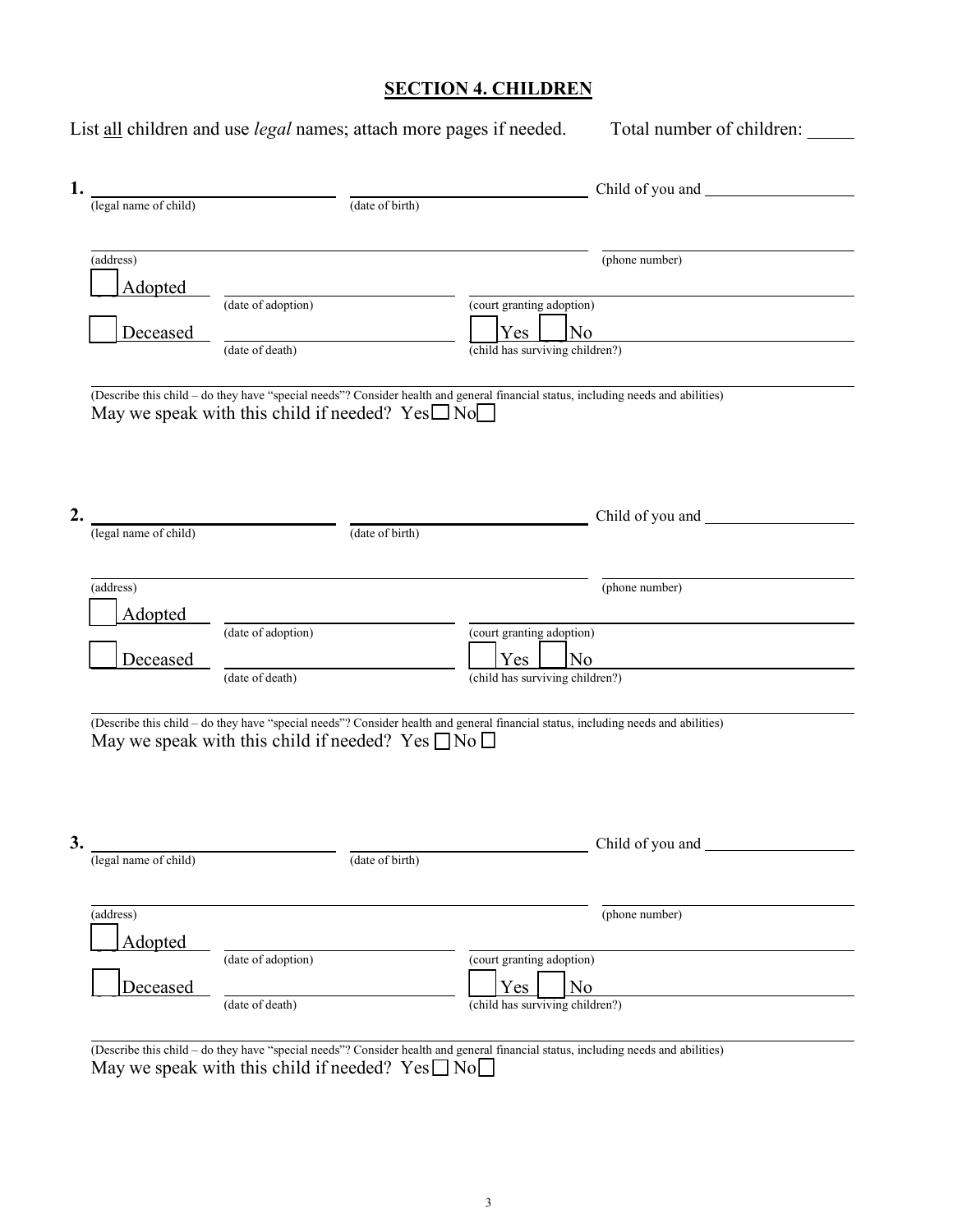| 4. |                       |                                                              | Child of you and                                                                                                                  |
|----|-----------------------|--------------------------------------------------------------|-----------------------------------------------------------------------------------------------------------------------------------|
|    | (legal name of child) | (date of birth)                                              |                                                                                                                                   |
|    |                       |                                                              |                                                                                                                                   |
|    |                       |                                                              |                                                                                                                                   |
|    | (address)             |                                                              | (phone number)                                                                                                                    |
|    | Adopted               |                                                              |                                                                                                                                   |
|    |                       | (date of adoption)                                           | (court granting adoption)                                                                                                         |
|    | Deceased              |                                                              | Yes<br>No                                                                                                                         |
|    |                       | (date of death)                                              | $\overline{\text{(child}}$ has surviving children?)                                                                               |
|    |                       |                                                              |                                                                                                                                   |
|    |                       |                                                              |                                                                                                                                   |
|    |                       |                                                              | (Describe this child - do they have "special needs"? Consider health and general financial status, including needs and abilities) |
|    |                       | May we speak with this child if needed? $Yes \Box No \Box$   |                                                                                                                                   |
|    |                       |                                                              |                                                                                                                                   |
|    |                       |                                                              |                                                                                                                                   |
|    |                       |                                                              |                                                                                                                                   |
|    |                       |                                                              |                                                                                                                                   |
| 5. |                       | (legal name of child)                                        | Child of you and                                                                                                                  |
|    |                       | $(\text{date of birth})$                                     |                                                                                                                                   |
|    |                       |                                                              |                                                                                                                                   |
|    |                       |                                                              |                                                                                                                                   |
|    | (address)             |                                                              | (phone number)                                                                                                                    |
|    | <b>Adopted</b>        |                                                              |                                                                                                                                   |
|    |                       | (date of adoption)                                           | (court granting adoption)                                                                                                         |
|    |                       |                                                              |                                                                                                                                   |
|    | Deceased              | (date of death)                                              | Yes<br>N <sub>o</sub><br>(child has surviving children?)                                                                          |
|    |                       |                                                              |                                                                                                                                   |
|    |                       |                                                              |                                                                                                                                   |
|    |                       |                                                              | (Describe this child - do they have "special needs"? Consider health and general financial status, including needs and abilities) |
|    |                       | May we speak with this child if needed? Yes $\Box$ No $\Box$ |                                                                                                                                   |
|    |                       |                                                              |                                                                                                                                   |
|    |                       |                                                              |                                                                                                                                   |
|    |                       |                                                              |                                                                                                                                   |
|    |                       |                                                              |                                                                                                                                   |
| 6. |                       |                                                              | Child of you and                                                                                                                  |
|    | (legal name of child) | (date of birth)                                              |                                                                                                                                   |
|    |                       |                                                              |                                                                                                                                   |
|    |                       |                                                              |                                                                                                                                   |
|    | (address)             |                                                              | (phone number)                                                                                                                    |
|    | Adopted               |                                                              |                                                                                                                                   |
|    |                       | (date of adoption)                                           | (court granting adoption)                                                                                                         |
|    |                       |                                                              |                                                                                                                                   |
|    | Deceased              |                                                              | Yes<br>N <sub>o</sub>                                                                                                             |
|    |                       | (date of death)                                              | (child has surviving children?)                                                                                                   |
|    |                       |                                                              |                                                                                                                                   |

(Describe this child – do they have "special needs"? Consider health and general financial status, including needs and abilities) May we speak with this child if needed? Yes  $\Box$  No  $\Box$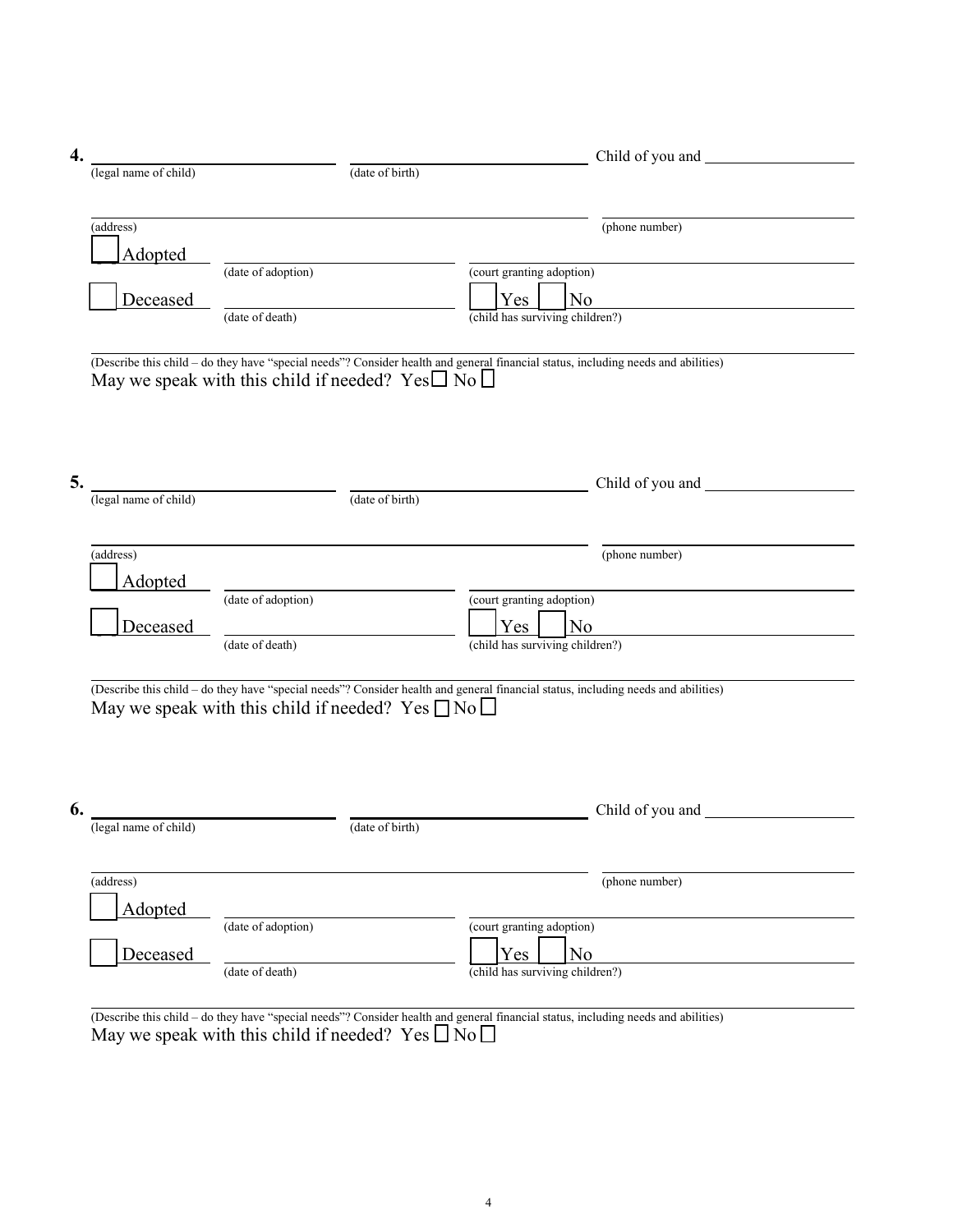### **SECTION 5. HEALTH-RELATED ISSUES**

Please list your primary care physician's name, address, and phone number. Physician's Name: Address: Business Phone: Do you have any of the following health care coverage? Medicare Part A & B?:  $|$  | Yes | | No

|                         | Medicare Part D?: $ $   Yes     No       |
|-------------------------|------------------------------------------|
|                         | Medicare Supplement?:       Yes       No |
| $ $ Yes $ $ No          | Other?:                                  |
| $\sqrt{N}$<br>$ $   Yes | Long Term Care Insurance?:               |

Please provide the following information for Medicare Parts A, B, or D and private health insurance:

| Name of Insurer       | Policy No.  | Type of Policy  | Monthly Premium |
|-----------------------|-------------|-----------------|-----------------|
| <b>Best Insurance</b> | 123-45-6789 | Medicare Part D | \$100.00        |
| (sample)              |             |                 |                 |
|                       |             |                 |                 |
|                       |             |                 |                 |
|                       |             |                 |                 |

Please provide the following information for long-term care insurance:

| Name of Insurer | Policy No. | <b>Type of Policy</b> | Monthly Prem. Daily Benefit |                   |
|-----------------|------------|-----------------------|-----------------------------|-------------------|
| Acme Insurance  | 238-4-67   | Skilled Care          | \$3,000                     | $$300.00$ per day |
| (sample)        |            |                       |                             |                   |
|                 |            |                       |                             |                   |
|                 |            |                       |                             |                   |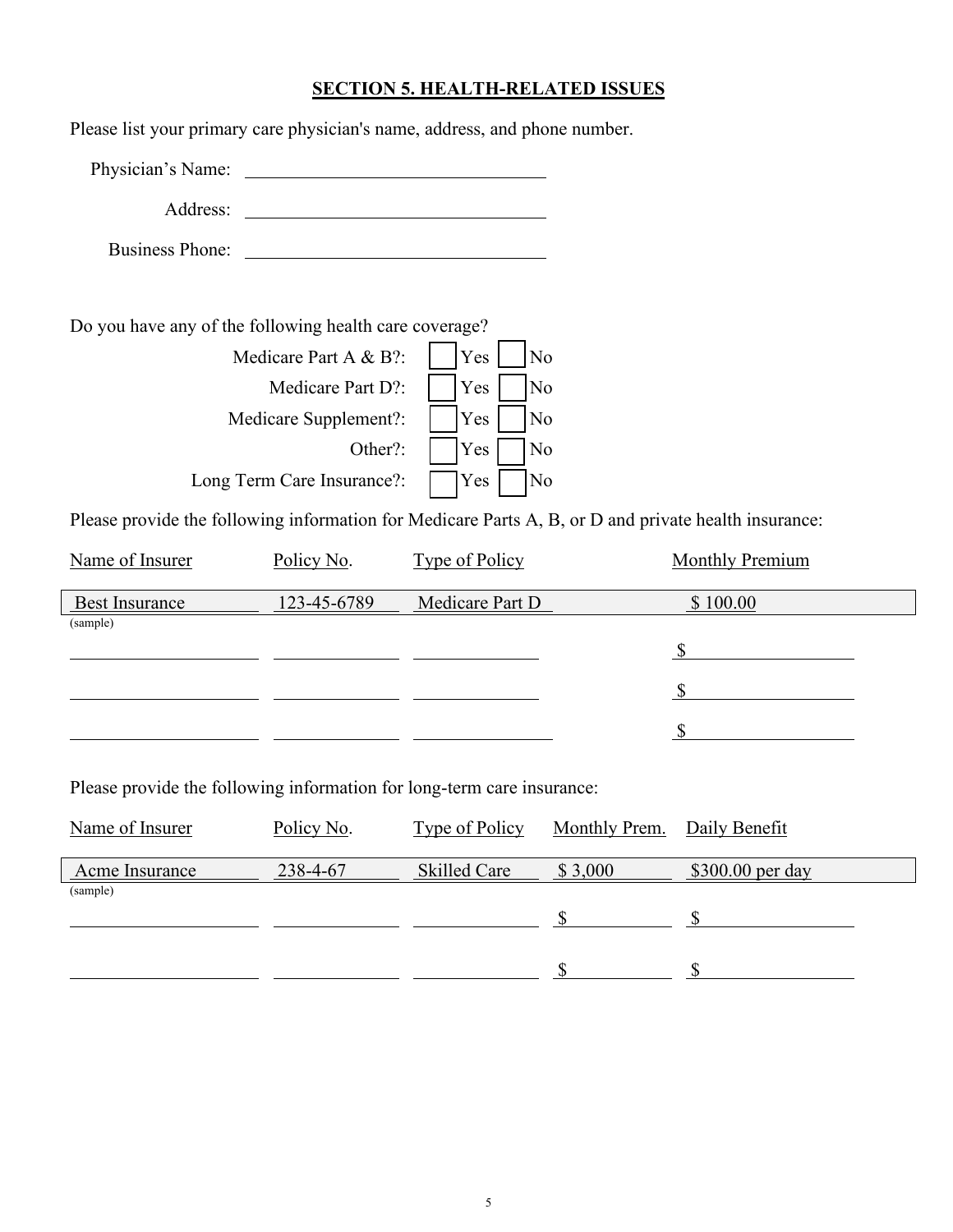Please describe any specific health-related issues.<br>
<u>Please</u> describe any specific health-related issues.

| Are there any known problems with memory or understanding?                                                                                           | Yes<br>No               |                            |
|------------------------------------------------------------------------------------------------------------------------------------------------------|-------------------------|----------------------------|
| If yes, please explain:                                                                                                                              |                         |                            |
| Able to physically sign name?:                                                                                                                       | Yes<br>No               |                            |
| Able to speak?:                                                                                                                                      | Yes<br>No               |                            |
| Able to recognize friends and family?:                                                                                                               | Yes<br>No               |                            |
| Cognizant of property and possessions?:                                                                                                              | No<br>Yes               |                            |
| Able to manage money?:                                                                                                                               | No<br>Yes               |                            |
| Able to come to office and meet in person?:                                                                                                          | No<br>Yes               |                            |
| Is long-term care placement expected?:                                                                                                               | N <sub>o</sub><br>Yes   |                            |
| Do you need help with:<br>Bathing?:                                                                                                                  | Yes<br>No               |                            |
| Dressing?:                                                                                                                                           | No<br>Yes               |                            |
| Feeding yourself?:                                                                                                                                   | No<br>Yes               |                            |
| Using the toilet?:                                                                                                                                   | No<br>Yes               |                            |
| Taking medications?:                                                                                                                                 | No<br>Yes               |                            |
| Using the telephone?:                                                                                                                                | No<br>Yes               |                            |
| Transferring from bed to chair?:                                                                                                                     | No<br>Yes               |                            |
| If you are in cardiac or respiratory arrest, do you want to be resuscitated (given CPR)?                                                             |                         | $\overline{\rm No}$<br>Yes |
| If you have a terminal condition and cannot speak for yourself, do you want heroic measures taken to prolong<br>your life artificially?<br>Yes<br>No |                         |                            |
| Do you want to be an organ donor?                                                                                                                    |                         | N <sub>o</sub><br>Yes      |
| Do you want to be buried or cremated?<br><b>Buried</b><br>Cremated                                                                                   |                         |                            |
| Are your final arrangements made?<br><b>Yes</b>                                                                                                      | Are they paid for<br>No | N <sub>o</sub><br>Y es     |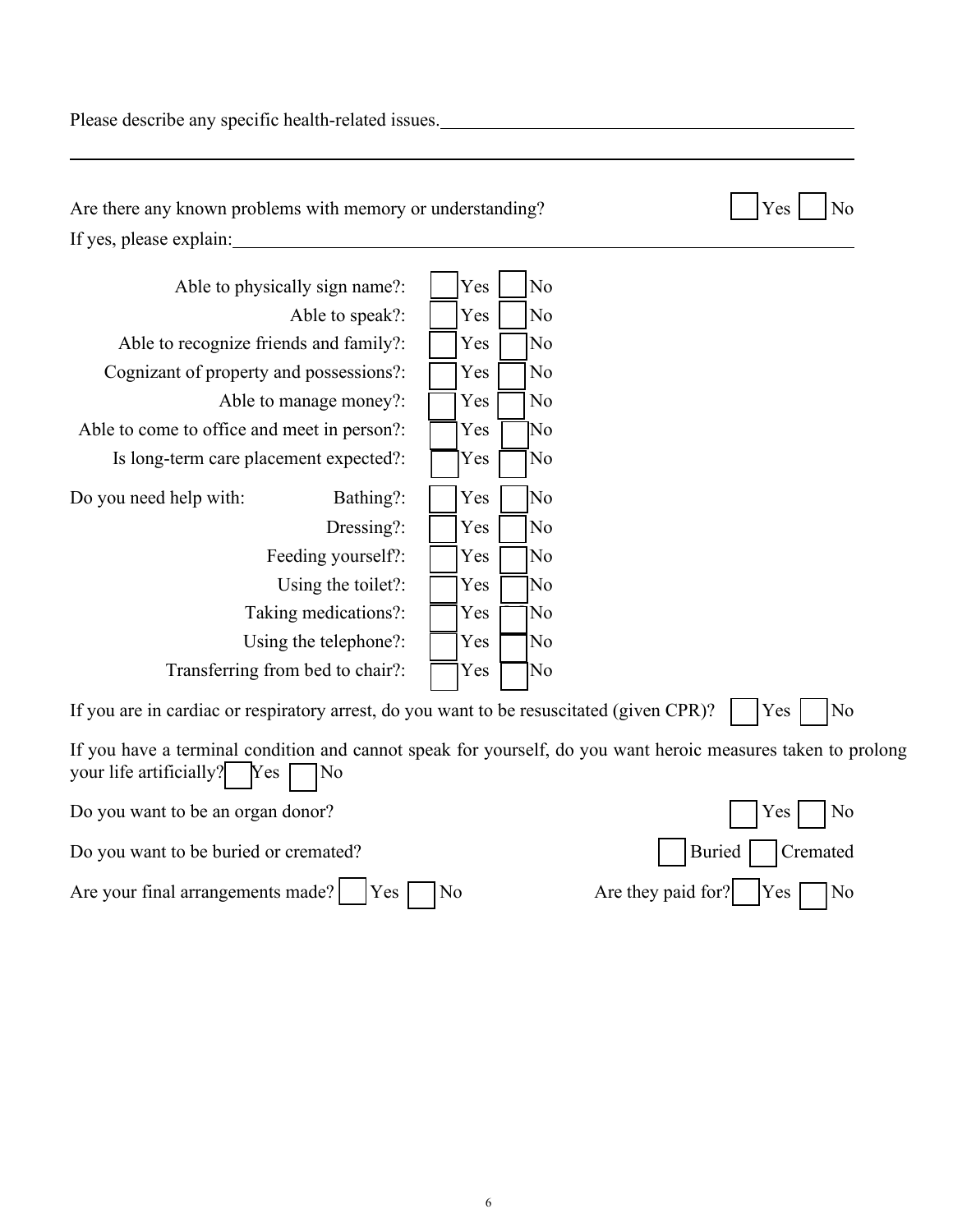Who do you want to make your medical decisions if you become unable to do so yourself? In a Designation of Health Care Surrogate with Living Will document, this person is referred to as your Surrogate. Consider the ability of the person to handle this responsibility.

It is possible to name more than one person in the role of Surrogate, but I strongly discourage that. I recommend that Surrogates be named in a specified order with only one Surrogate to serve at a time. This is to avoid confusion or hesitation by a healthcare provider about whom to take direction from and whether the consent of more than one Surrogate is required.

| 1 <sup>st</sup> |                |
|-----------------|----------------|
| (legal name)    | (phone number) |
| 2 <sup>nd</sup> |                |
| (legal name)    | (phone number) |
| 3 <sup>rd</sup> |                |
| (legal name)    | (phone number) |
| 4 <sup>th</sup> |                |
| (legal name)    | (phone number) |

#### **SECTION 6. FIDUCIARIES DURING LIFETIME**

There may be a time when you are alive but unable to manage your financial affairs. This could be temporary or long-term, and your inability to effectively manage your property could be an issue related to mental capacity or physical problems. A Durable Power of Attorney allows someone else to manage your financial affairs, and the person you name to act on your behalf is referred to as your Agent. You must consider the trustworthiness and ability of the person to handle this responsibility.

It is possible to name more than one person in Agent's role. Agents can be named individually in a specified order, as Co-Agents that must act together, or as Co-Agents that may act independently of each other.

| 1 <sup>st</sup> |                |
|-----------------|----------------|
| (legal name)    | (phone number) |
| 2 <sup>nd</sup> |                |
| (legal name)    | (phone number) |
| 3 <sup>rd</sup> |                |
| (legal name)    | (phone number) |
| 4 <sup>th</sup> |                |
| (legal name)    | (phone number) |
|                 |                |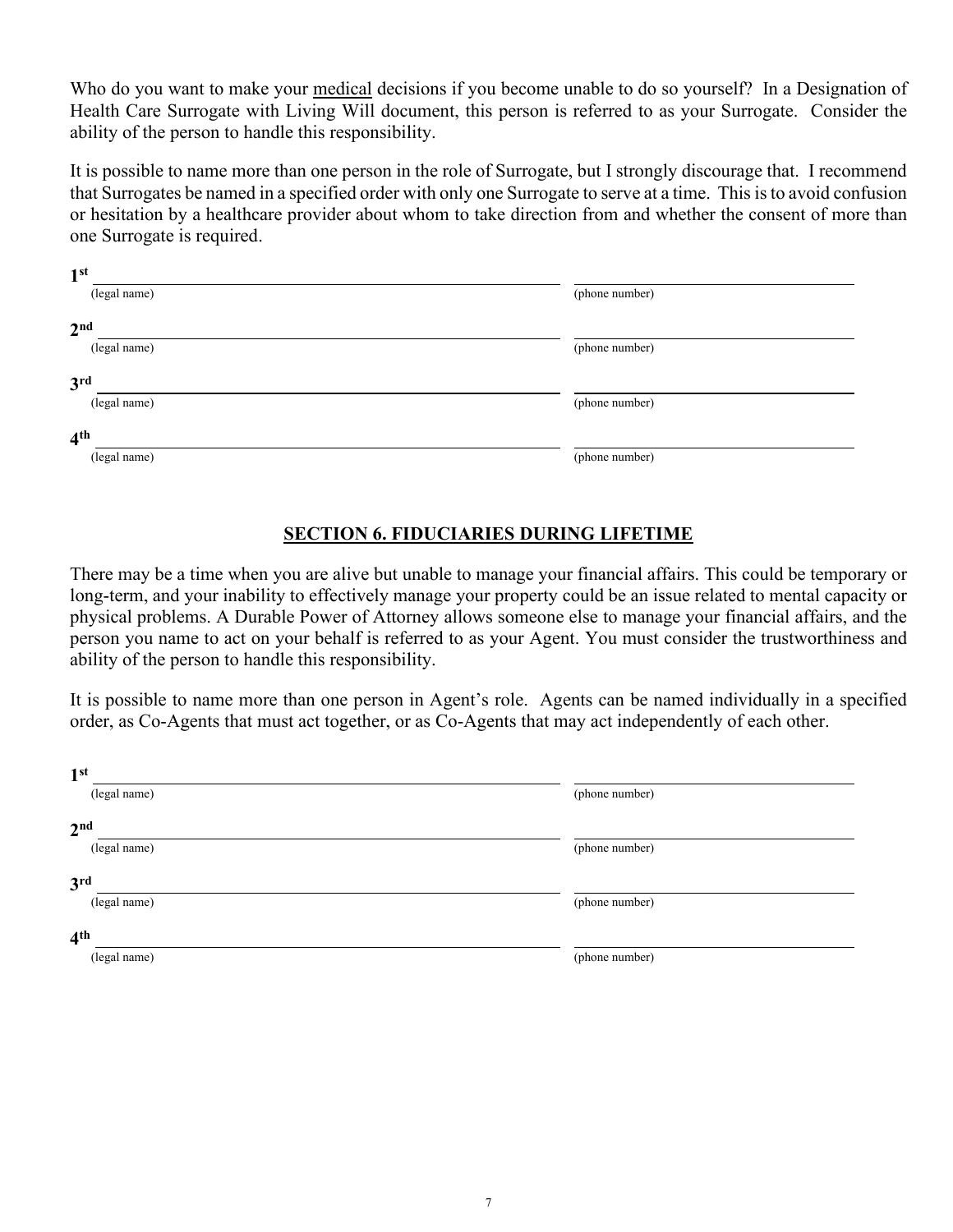# **SECTION 7. ASSETS OWNED**

| A. REAL ESTATE. Please provide a copy of each deed and the most recent property tax bill.                                                                                                                                            |                                                            |
|--------------------------------------------------------------------------------------------------------------------------------------------------------------------------------------------------------------------------------------|------------------------------------------------------------|
| 1. Homestead Address: The Second Second Second Second Second Second Second Second Second Second Second Second Second Second Second Second Second Second Second Second Second Second Second Second Second Second Second Second        |                                                            |
| Names as they appear on Deed or Title:                                                                                                                                                                                               |                                                            |
| Fair Market Value: \$                                                                                                                                                                                                                | Outstanding Mortgage: \$                                   |
| Is this a manufactured home?<br>Yes<br>If yes:                                                                                                                                                                                       | No                                                         |
| Do you own the ground?<br>Yes                                                                                                                                                                                                        | Did you retire the Title?<br>No<br>Yes<br>No               |
| Do you own a share of the park?<br> Yes                                                                                                                                                                                              | No<br>Is the park a Co-Operative?<br>Yes<br>No             |
| 2. Non-Homestead Address: 2012 12:2012                                                                                                                                                                                               |                                                            |
| Names as they appear on Deed or Title: <u>container and the set of the set of the set of the set of the set of the set of the set of the set of the set of the set of the set of the set of the set of the set of the set of the</u> |                                                            |
| Fair Market Value: \$                                                                                                                                                                                                                | Outstanding Mortgage: \$                                   |
| Is this a manufactured home? $\Box$ Yes<br>If yes:                                                                                                                                                                                   | No                                                         |
| Do you own the ground?<br>Yes                                                                                                                                                                                                        | No<br>Did you retire the Title?<br>Yes<br>No               |
| Do you own a share of the park?<br>Yes <sup> </sup>                                                                                                                                                                                  | No<br>Is the park a Co-Operative?<br>Yes<br>No             |
| 3. Non-Homestead Address:                                                                                                                                                                                                            |                                                            |
| Names as they appear on Deed or Title:                                                                                                                                                                                               |                                                            |
| Fair Market Value: \$                                                                                                                                                                                                                | Outstanding Mortgage: \$                                   |
| Is this a manufactured home?<br>Yes<br>If yes:                                                                                                                                                                                       | No                                                         |
| Do you own the ground?<br>Yes                                                                                                                                                                                                        | Did you retire the Title?<br>No<br>Yes<br>No               |
| Yes<br>Do you own a share of the park?                                                                                                                                                                                               | N <sub>o</sub><br>Is the park a Co-Operative?<br>Yes<br>No |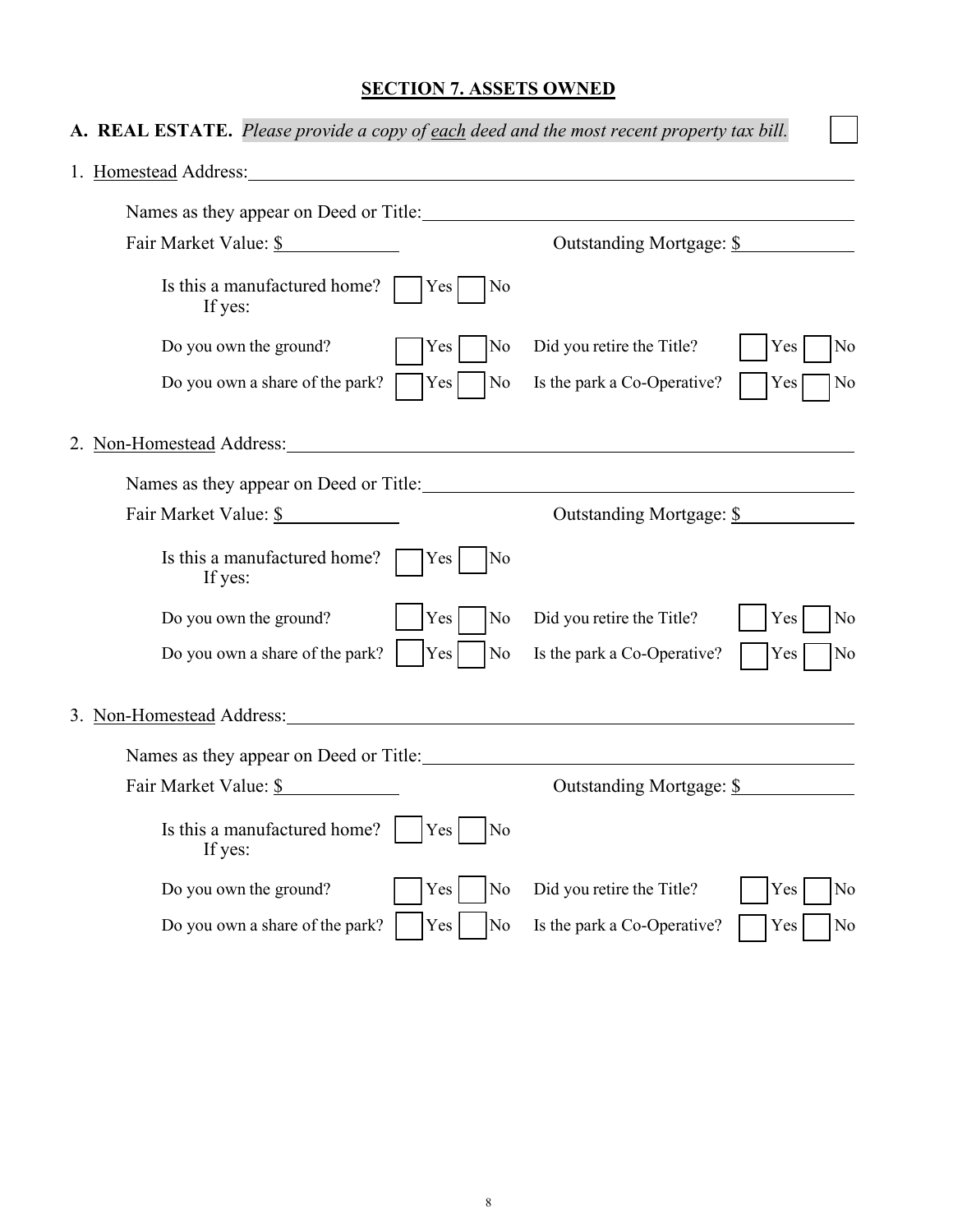**B. BANK/CREDIT UNION ACCOUNTS.** (Checking, Savings, etc.)*Please provide the most recent and complete monthly statement (not a print-out of transactions). If you do not receive statements by mail, ask the bank how to print statements from their website.* ☐

| Name of Financial Inst                                                                 | Account No.       | <b>Account Type</b> | Current Value                 | Account Title       |
|----------------------------------------------------------------------------------------|-------------------|---------------------|-------------------------------|---------------------|
| <b>Big Credit Bank</b>                                                                 | $\text{XXX}-0518$ | Savings             | X, X, X, X, X                 | John and Jane Dough |
| (sample)                                                                               |                   |                     |                               |                     |
| Is a pay/transfer on death beneficiary designated at the financial institution?        |                   |                     | N <sub>o</sub><br>Yes.        |                     |
| Is a pay/transfer on death beneficiary designated at the financial institution?        |                   |                     | Yes<br>]No                    |                     |
| Is a pay/transfer on death beneficiary designated at the financial institution?        |                   |                     | 7N <sub>o</sub><br><b>Yes</b> |                     |
| Is a pay/transfer on death beneficiary designated at the financial institution?        |                   |                     | $\neg$ No<br>Yes              |                     |
| Is a pay/transfer on death beneficiary designated at the financial institution? $\Box$ |                   |                     | $\neg$ No<br>Yes.             |                     |

**C. INVESTMENTS (***Non-Retirement***).** (Bonds, Stocks, Annuities, etc.). *DO NOT LIST RETIREMENT ASSETS HERE.**Please provide the most recent and complete monthly statement (not a print-out of transactions). If you do not receive statements by mail, ask the financial institution how to print statements from their website.* 

| Name of Financial Inst                                                                 | Account No. | <b>Account Type</b> | <b>Current Value</b>   | <b>Account Title</b> |
|----------------------------------------------------------------------------------------|-------------|---------------------|------------------------|----------------------|
| InvestPro                                                                              | xxx-1124    | <b>Brokerage</b>    | $X_1, X_2, X_3, X_4$   | John and Jane Dough  |
| (sample)                                                                               |             |                     |                        |                      |
|                                                                                        |             |                     |                        |                      |
| Is a pay/transfer on death beneficiary designated at the financial institution?        |             |                     | No<br>l Yes            |                      |
|                                                                                        |             |                     |                        |                      |
|                                                                                        |             |                     |                        |                      |
| Is a pay/transfer on death beneficiary designated at the financial institution? $\Box$ |             |                     | Yes<br>$\Box$ No       |                      |
|                                                                                        |             |                     |                        |                      |
| Is a pay/transfer on death beneficiary designated at the financial institution?        |             |                     | $\vert$ Yes $\vert$ No |                      |
|                                                                                        |             |                     | S                      |                      |
| Is a pay/transfer on death beneficiary designated at the financial institution?        |             |                     | 7No<br>Yes             |                      |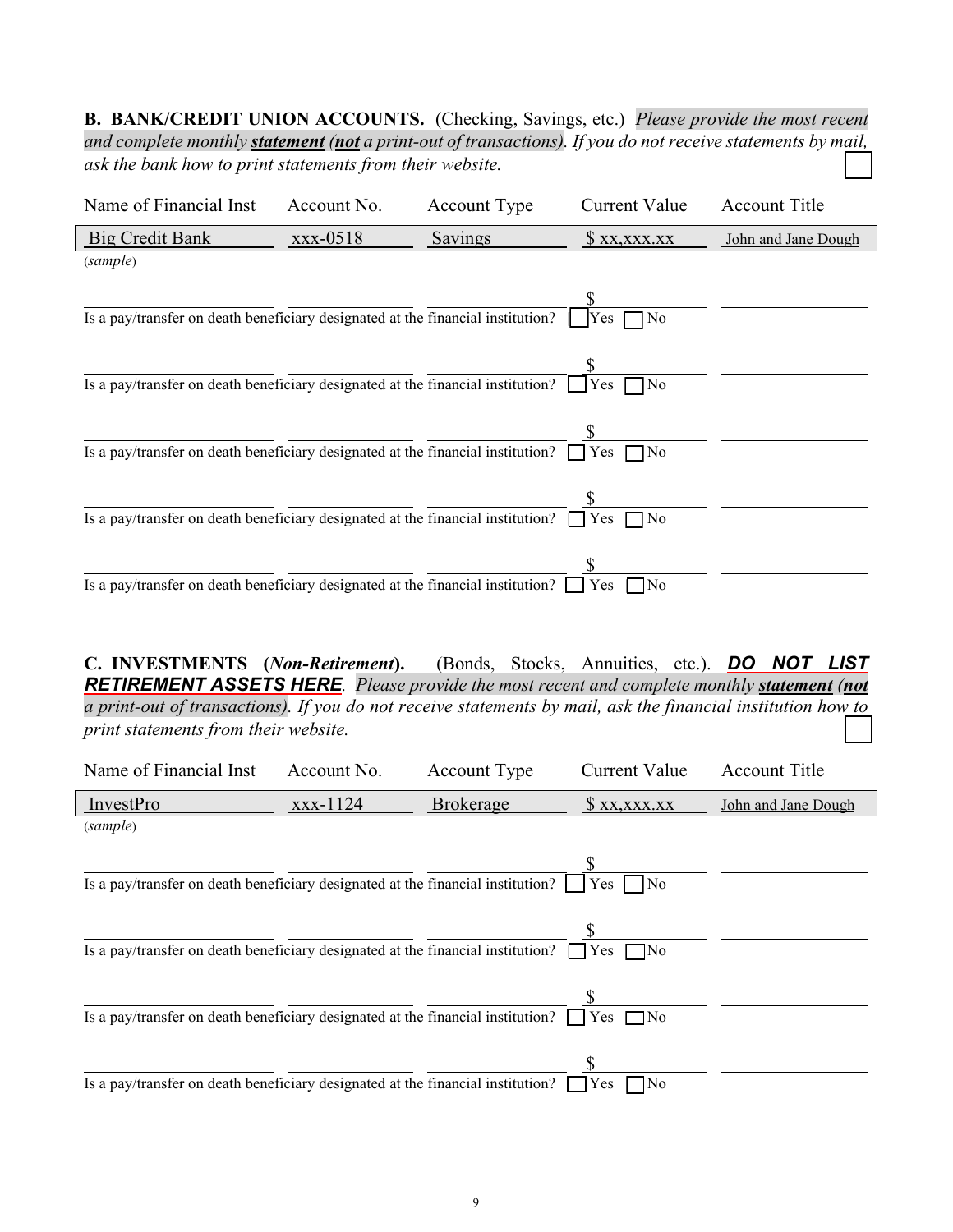**D. BUSINESS INTERESTS.** (Partnerships, Limited Liability Corporations, etc.)

Please provide a short description giving the name, location, percentage owned, names and relationship of co-owners, and the form of ownership (i.e., sole proprietorship, closely held corporation, partnership, etc.). Please bring a copy of any agreements, financial statements, etc.*Please provide business agreement*  documents and the most recent financial statement.

# **E. LOANS MADE OR MORTGAGES HELD.**

If you have made a loan to anyone or are holding a mortgage for anyone, briefly describe the situation. *Provide a copy of the document (Promissory Note, Mortgage) that evidences the debt.* 

If you have made a loan to a beneficiary, briefly describe the situation and whether any outstanding amount is forgiven at your death or will count as an advancement against their inheritance.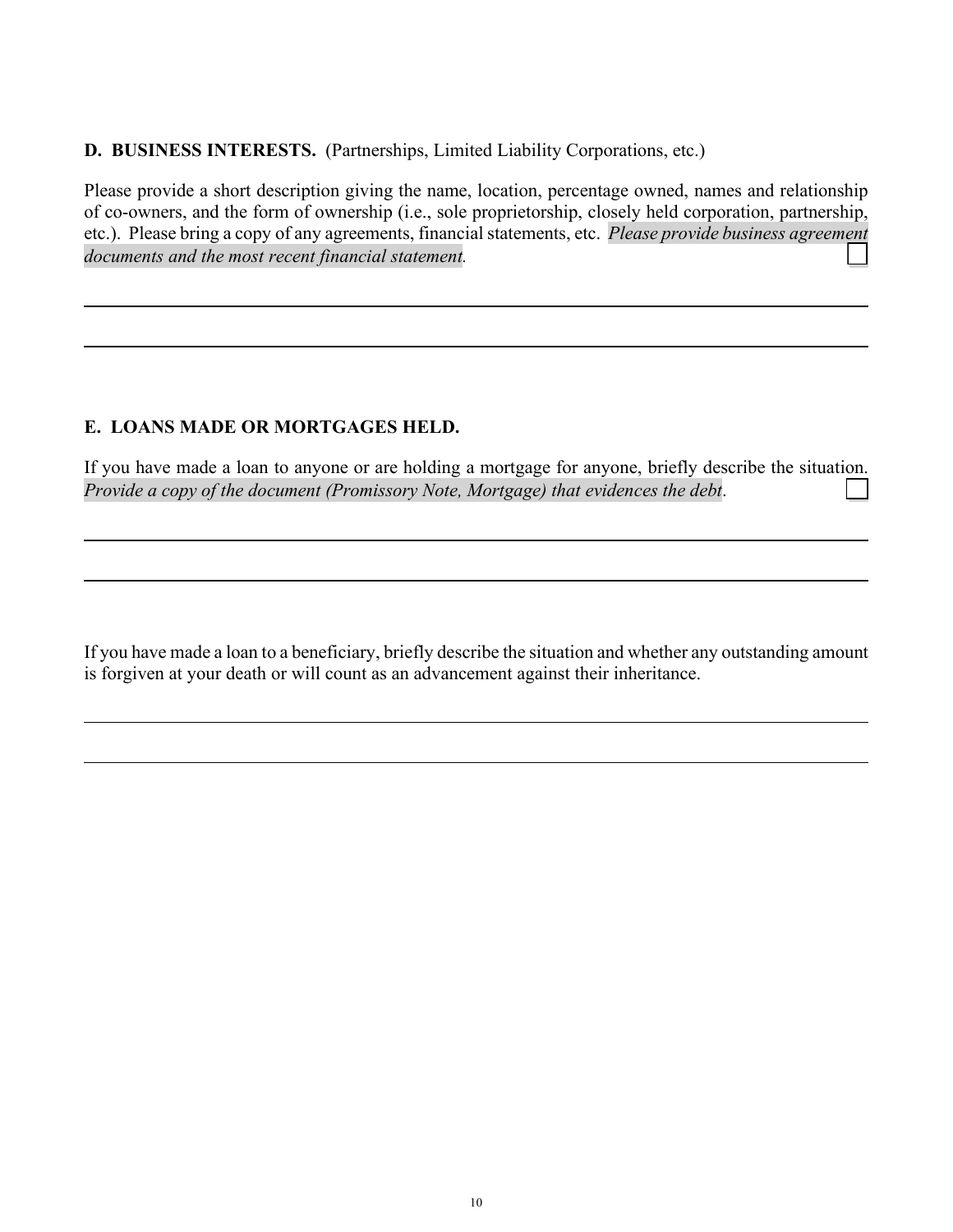**F. RETIREMENT ACCOUNTS.** (IRA, 401(k), 403(b), etc.). *Please provide the most recent and complete monthly statement (not a print-out of transactions) and proof of primary and contingent beneficiary designations. If you do not receive statements by mail, ask the financial institution how to*   $print$  statements from their website.

| Name of Financial Inst | Account No. | <b>Asset Type</b>  | Balance/Value             | <b>Account Title</b> |
|------------------------|-------------|--------------------|---------------------------|----------------------|
| Retirement Gurus       | xxx-8150    | <b>IRA Annuity</b> | $X_1, X_2, X_3, X_4$      | Jane Dough           |
| (sample)               |             |                    |                           |                      |
|                        |             |                    |                           |                      |
| Name of Financial Inst | Account No. | <b>Asset Type</b>  | Balance/Value             | <b>Account Title</b> |
|                        |             |                    |                           |                      |
|                        |             |                    |                           |                      |
|                        |             |                    | $\mathbb{S}$              |                      |
|                        |             |                    | $\boldsymbol{\mathsf{S}}$ |                      |
|                        |             |                    |                           |                      |
|                        |             |                    | $\mathbb{S}$              |                      |
|                        |             |                    |                           |                      |
|                        |             |                    | $\mathbb{S}$              |                      |
|                        |             |                    |                           |                      |
|                        |             |                    | $\boldsymbol{\mathsf{S}}$ |                      |
|                        |             |                    |                           |                      |
|                        |             |                    | $\$$                      |                      |
|                        |             |                    |                           |                      |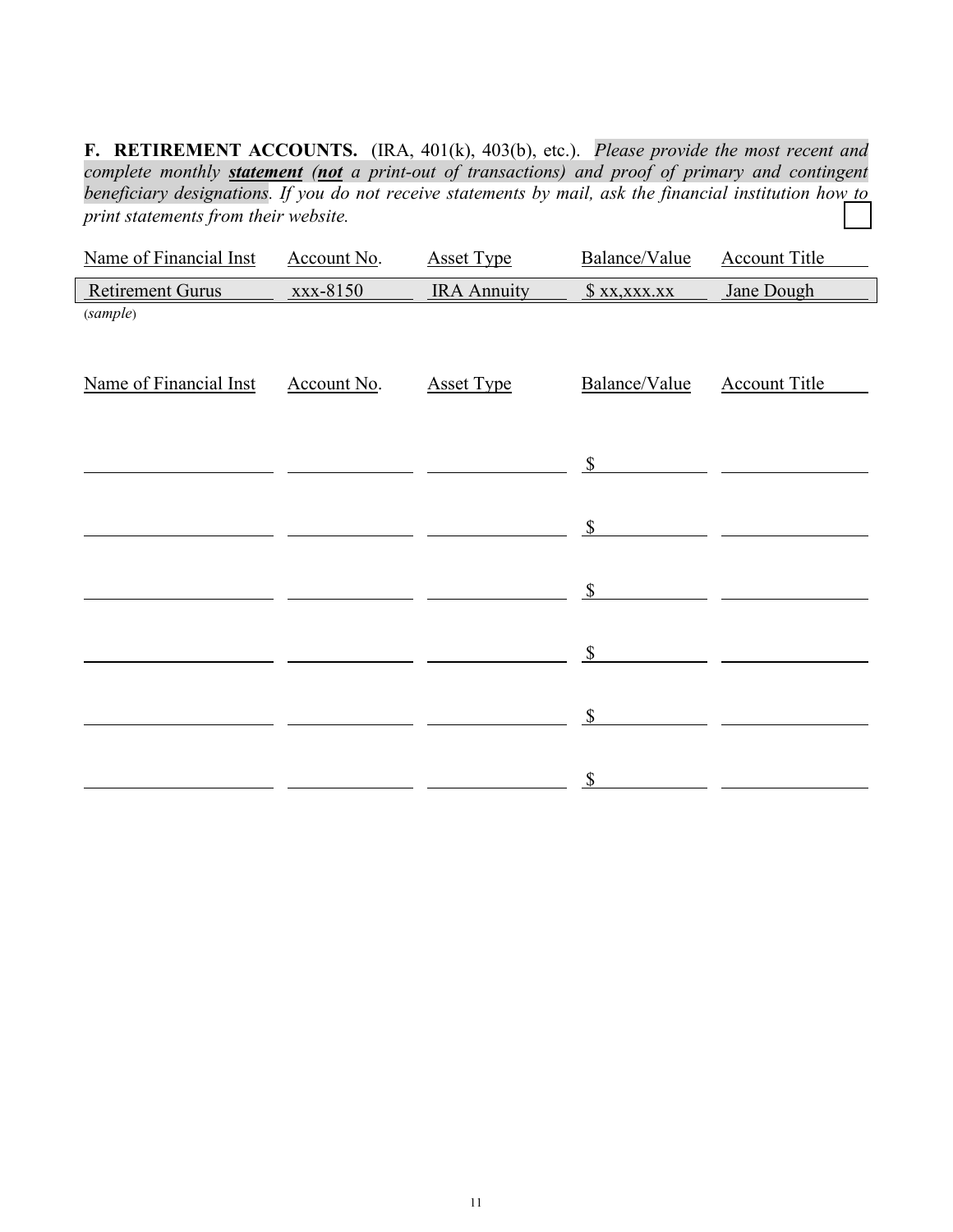*of primary and contingent beneficiary designations.* Name of Insurer: Security Insurance Policy Number: xxx-xx-0518 Insured: John P. Dough Face Value: \$10,000.00 Cash Surrender Value: \$19,750.00 Primary Beneficiary: Jane V. Dough Contingent Beneficiary: John P. Dough, Jr. (*sample*) 1. Name of Insurer: Policy Number: Insured: Face Value: \$ Cash Surrender Value: \$ Primary Beneficiary: Contingent Beneficiary: 2. Name of Insurer: Policy Number: Insured: Face Value: \$ Primary Beneficiary: Contingent Beneficiary: 3. Name of Insurer: Policy Number: Insured: Face Value: \$ Cash Surrender Value: \$ Primary Beneficiary: Contingent Beneficiary: 4. Name of Insurer: <u>example and the Policy Number:</u> Policy Number: Insured: Face Value: \$ Primary Beneficiary: Contingent Beneficiary: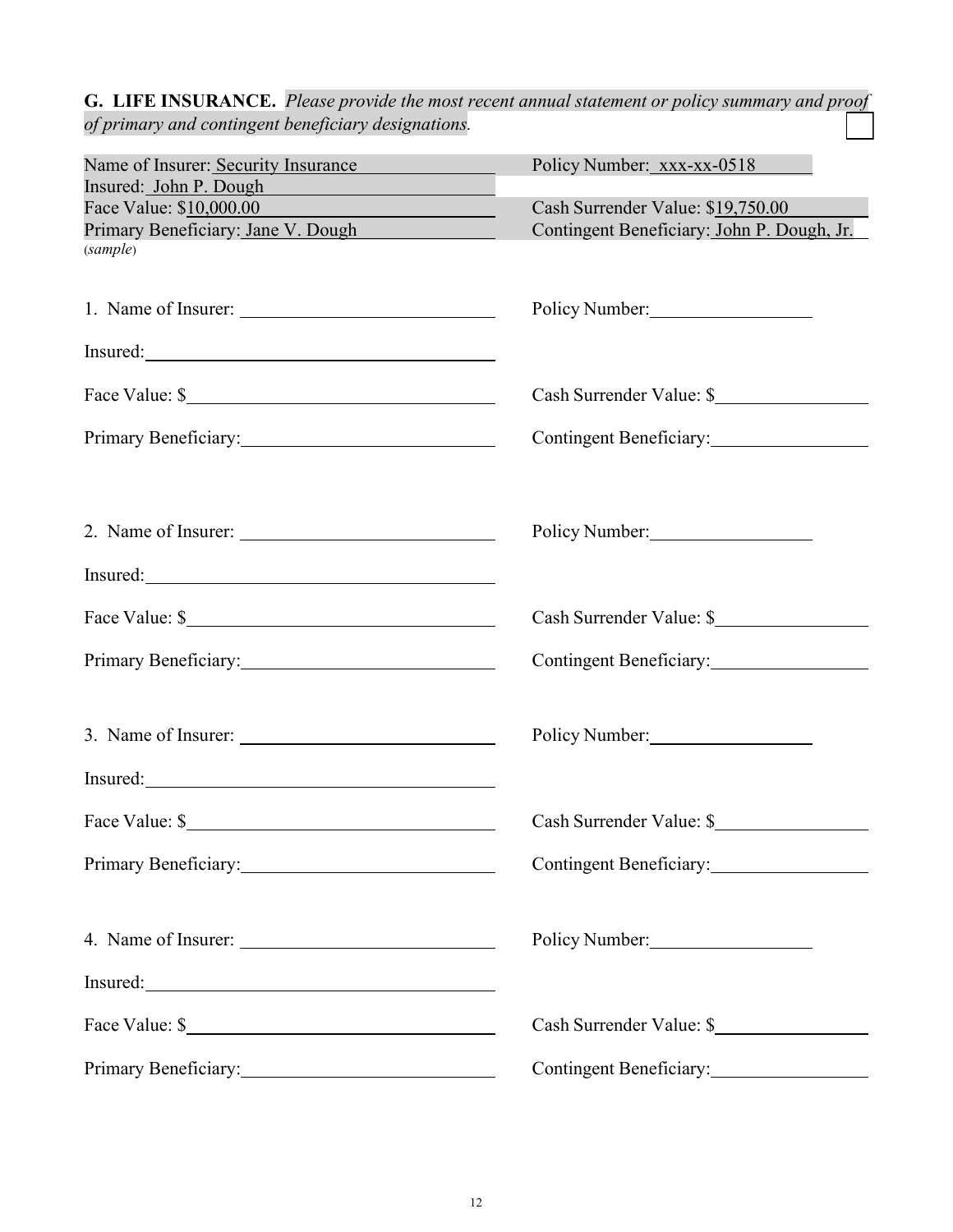# **F. PERSONAL PROPERTY**

| Description                      | Fair Market Value                                                                                                                                                                                                                                                             | <b>How Titled</b>                                                                                                    |
|----------------------------------|-------------------------------------------------------------------------------------------------------------------------------------------------------------------------------------------------------------------------------------------------------------------------------|----------------------------------------------------------------------------------------------------------------------|
| 2020 Dodge Charger               | \$30,000.00                                                                                                                                                                                                                                                                   | Pat Dough                                                                                                            |
| $\left( \textrm{sample} \right)$ |                                                                                                                                                                                                                                                                               |                                                                                                                      |
| (Vehicle)                        | $\mathcal{S}$                                                                                                                                                                                                                                                                 |                                                                                                                      |
|                                  | $\mathcal{S}$                                                                                                                                                                                                                                                                 |                                                                                                                      |
| (Vehicle)                        |                                                                                                                                                                                                                                                                               |                                                                                                                      |
|                                  | $\mathcal{S}$<br><u> 1989 - Johann Harry Harry Barn, amerikan bahasa per</u>                                                                                                                                                                                                  |                                                                                                                      |
| (RV)                             |                                                                                                                                                                                                                                                                               |                                                                                                                      |
| (Boat)                           | $\mathcal{S}$                                                                                                                                                                                                                                                                 |                                                                                                                      |
|                                  | $\mathbb{S}$                                                                                                                                                                                                                                                                  |                                                                                                                      |
| Home Furnishings                 |                                                                                                                                                                                                                                                                               |                                                                                                                      |
| Jewelry, Furs, etc.              | $\boldsymbol{\mathsf{S}}$<br><u> 1980 - Andrea Andrew Maria (h. 1980).</u>                                                                                                                                                                                                    |                                                                                                                      |
| (other: collectibles, etc.)      | $\mathcal{S}$                                                                                                                                                                                                                                                                 | <u> 1989 - Johann Stone, fransk politiker (d. 1989)</u>                                                              |
|                                  | $\mathbb{S}$                                                                                                                                                                                                                                                                  | <u> 1989 - Johann John Stein, mars eta inperiodo eta inperiodo eta inperiodo eta inperiodo eta inperiodo eta inp</u> |
| (other: collectibles, etc.)      |                                                                                                                                                                                                                                                                               |                                                                                                                      |
| (other: collectibles, etc.)      | $\mathcal{S}$                                                                                                                                                                                                                                                                 |                                                                                                                      |
|                                  |                                                                                                                                                                                                                                                                               |                                                                                                                      |
| Do you have any pets?            | No<br>Yes                                                                                                                                                                                                                                                                     |                                                                                                                      |
|                                  | Have you made arrangements for the care of your pets after your death?                                                                                                                                                                                                        | Yes<br>No                                                                                                            |
| If yes, please explain:          |                                                                                                                                                                                                                                                                               |                                                                                                                      |
|                                  |                                                                                                                                                                                                                                                                               |                                                                                                                      |
|                                  |                                                                                                                                                                                                                                                                               |                                                                                                                      |
|                                  | Do you own any firearms regulated by the 1968 Gun Control Act?<br>*Short-barrel rifles, short-barrel shotguns, machine guns, silencers, including parts, destructive<br>devices (e.g., hand grenades and other explosive ordnance), other "exotic firearms" (pen guns, etc.). | Yes<br>N <sub>o</sub>                                                                                                |
|                                  | Do you have a plan for distributing the firearms after your death?                                                                                                                                                                                                            | No<br><b>Yes</b>                                                                                                     |
| If yes, please explain:          |                                                                                                                                                                                                                                                                               |                                                                                                                      |
|                                  |                                                                                                                                                                                                                                                                               |                                                                                                                      |
|                                  |                                                                                                                                                                                                                                                                               |                                                                                                                      |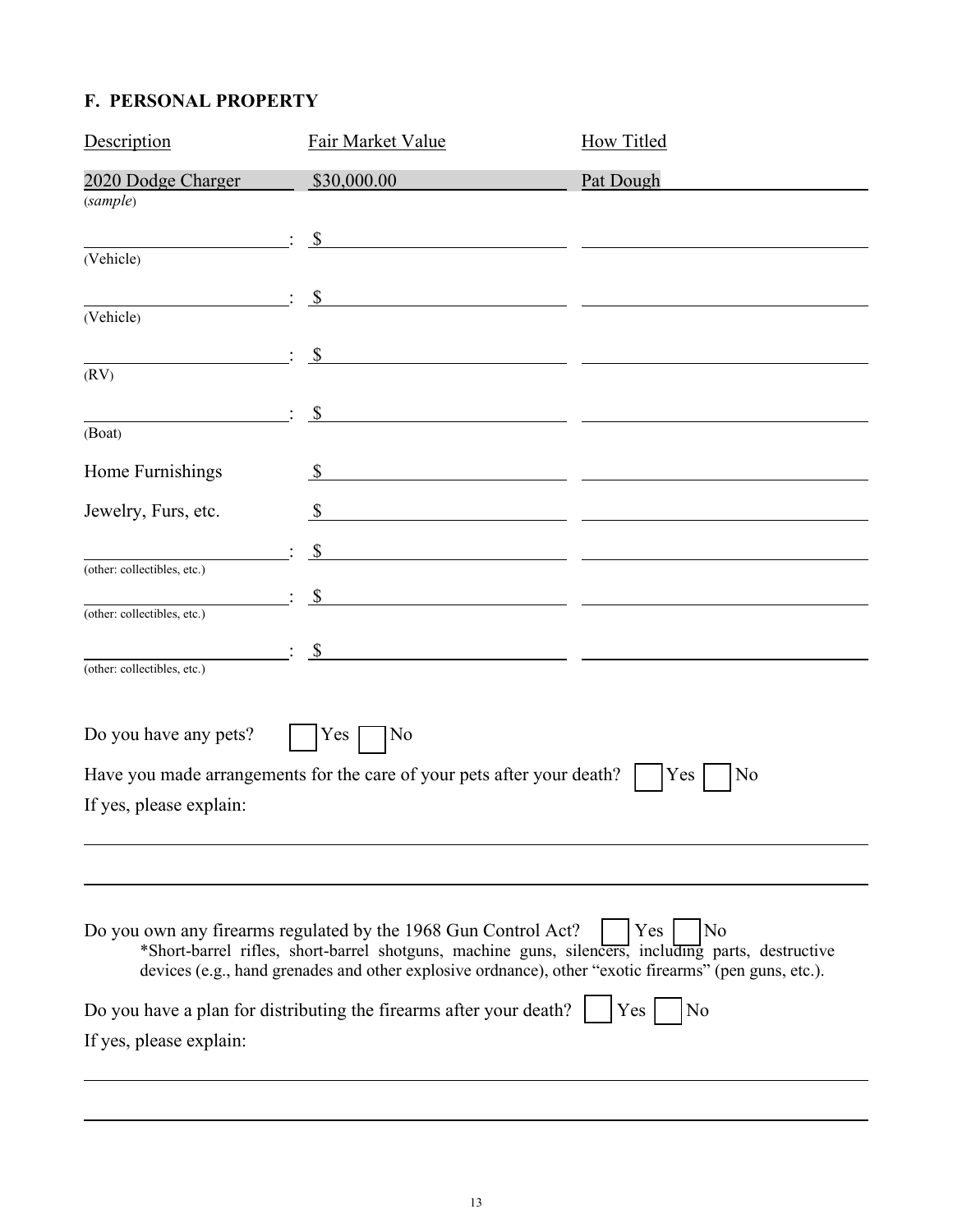#### **SECTION 8. GIFTS and TRANSFERS WITHIN 60 MONTHS**

Have you gratuitously transferred property to someone other than a spouse within the past 60 months? This includes adding another person's name to an asset or transferring an asset to another person without receiving fair market value.



If yes, please provide the following information:

| Recipient                                          | Amount/Value of Gift | Date of Gift |
|----------------------------------------------------|----------------------|--------------|
| 1.                                                 |                      |              |
| 2.                                                 |                      |              |
| 3.                                                 |                      |              |
| 4.<br><u> 1980 - Andrea Andrew Maria (b. 1980)</u> |                      |              |
| 5.                                                 |                      |              |

Do you routinely make gifts for holidays or family celebrations? If yes, please explain:

Do you routinely make gifts to charitable or religious entities? If yes, please explain:

**\*If an application for Medicaid benefits is made, documentation of all gifts and transfers made within the prior 60 months must be provided. This is often referred to as the five-year rule. I will explain this during our conference.**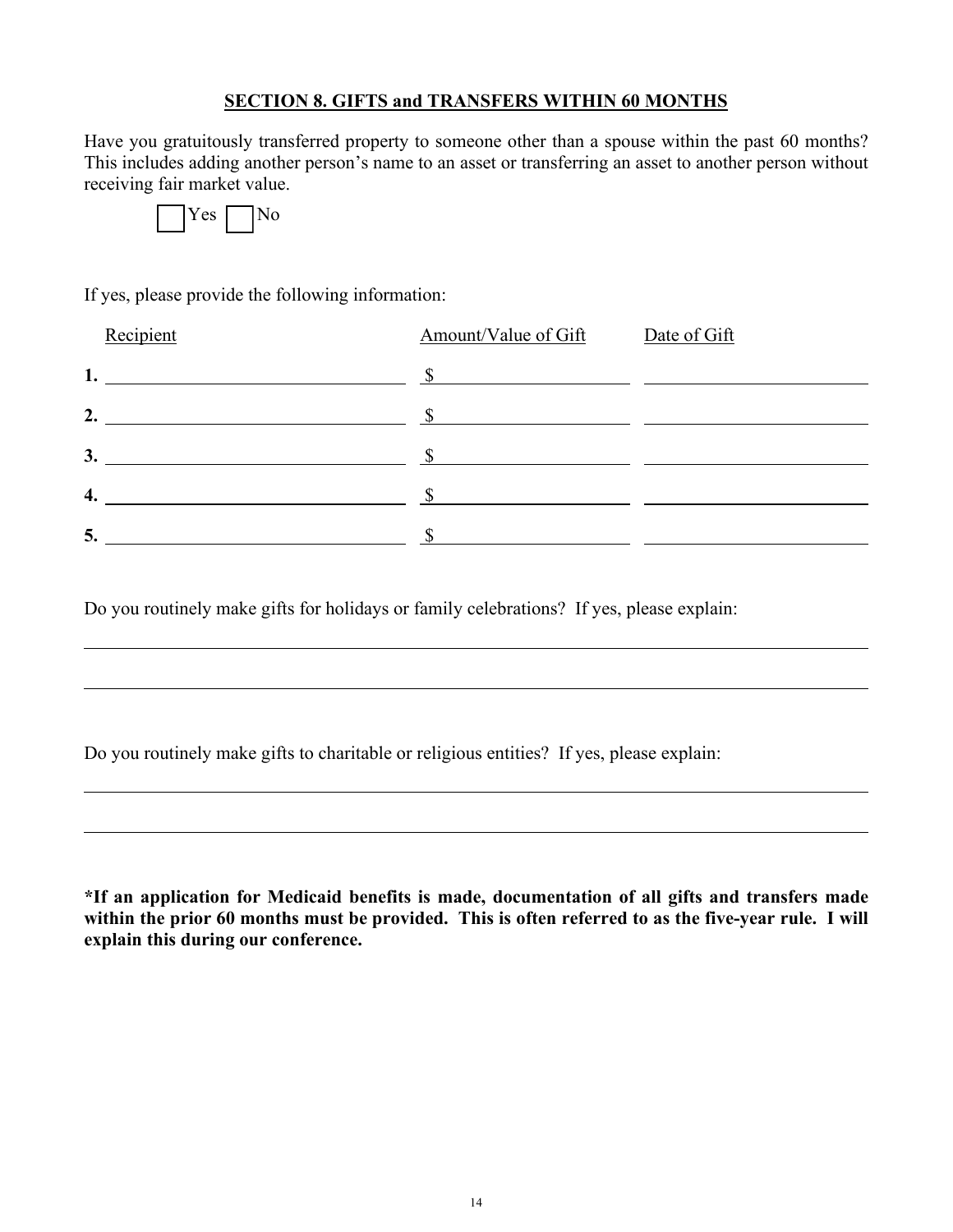## **SECTION 9. INCOME**

# *GROSS* **MONTHLY INCOME**

| Social Security:                                             |  |
|--------------------------------------------------------------|--|
| Railroad Retirement:                                         |  |
| Employment from:                                             |  |
| Pension from:                                                |  |
| Pension from:<br><u> 1986 - Jan Samuel Barbara, martin d</u> |  |
| IRA Distribution from:                                       |  |
| IRA Distribution from:                                       |  |
| Rental Income from:                                          |  |
| Interest/Dividends:                                          |  |
| TOTAL GROSS MONTHLY INCOME:                                  |  |

# **SECTION 10. DEBT**

Enter the outstanding balance of all of your debt (mortgages, vehicle loans, credit card debt, unpaid medical expenses).

| Description/Type of Debt                              | Creditor       | Balance          |
|-------------------------------------------------------|----------------|------------------|
| Credit card                                           | <b>US Bank</b> | \$525.63         |
| (sample)                                              |                |                  |
|                                                       |                |                  |
|                                                       |                |                  |
|                                                       |                |                  |
|                                                       |                | ९                |
| Does your monthly income cover your monthly expenses? |                | <b>Yes</b><br>No |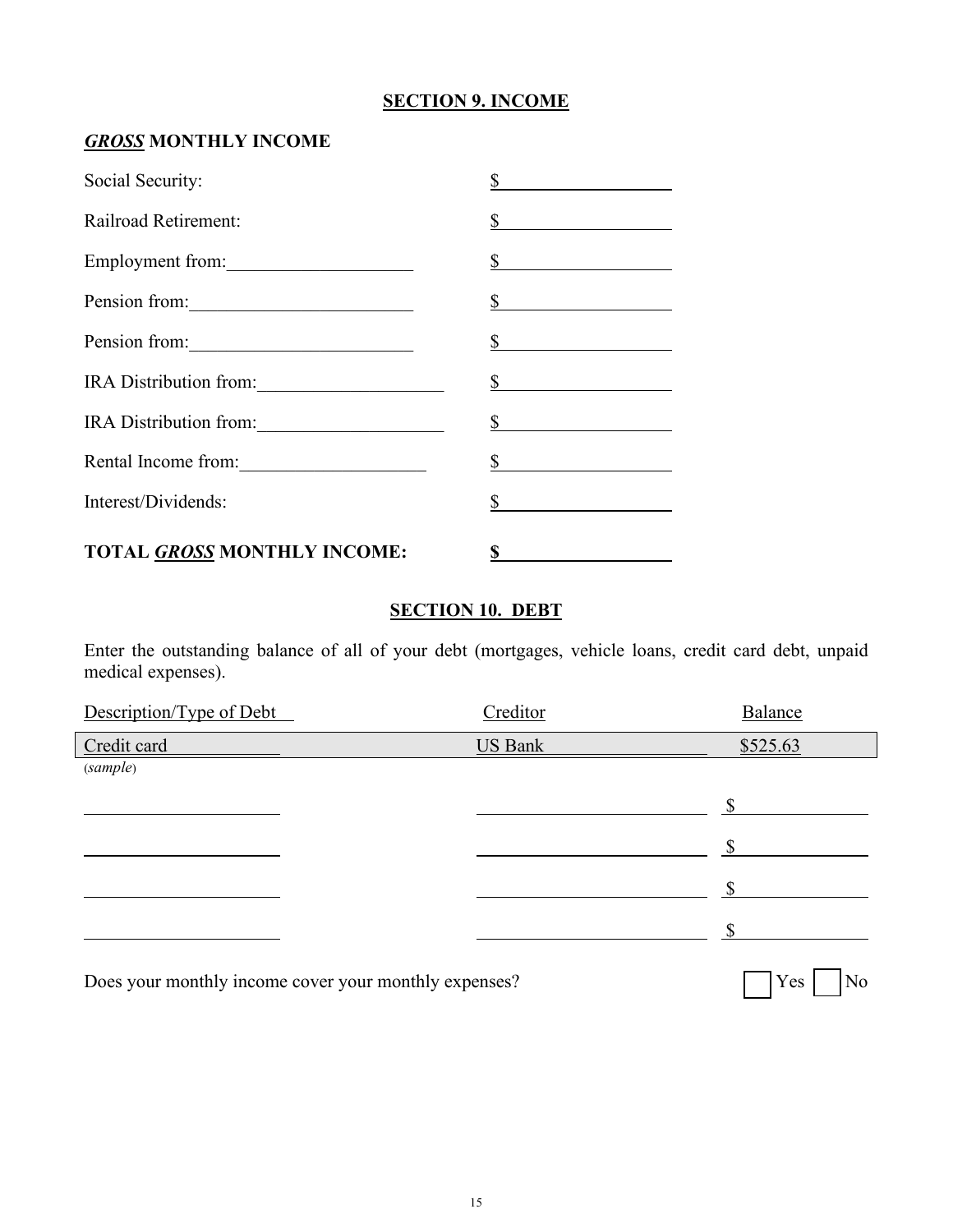#### **SECTION 11. DISPOSITIVE PLANNING**

To whom and how do you want your assets distributed upon your death? Consider to whom your assets should go if your first-choice beneficiaries predecease you.

Florida homestead property must pass to heirs to be exempt from creditor claims. If you direct that your homestead property be sold, the sale proceeds will be subject to claims by your creditors.

Tangible personal property refers to household furnishings, appliances, fixtures, works of art, pictures, collectibles, clothing, jewelry, books, sporting goods, hobby paraphernalia, motor vehicles, and pets. You can have a separate writing to devise personal property to individuals; therefore, these items don't need to be included in a Trust or Will. You may make a new list at any time; just be sure to sign and date it and keep it with your original Trust or Will.

Please be advised that certain public benefits can be jeopardized by a recipient receiving an inheritance. Does any beneficiary receive Supplemental Security Income (SSI), Social Security Disability Insurance (SSDI), Medicaid, Medicare, or other public benefits? Yes  $\Box$  No  $\Box$ . *A copy of the Social Security Administration award letter is required for proper planning.* 

Suppose you are naming a charitable organization as a beneficiary. In that case, you need to contact them and request a copy of the Internal Revenue Service letter determining their tax-exempt status under Section 501(c)(3). *A copy of the IRS 501(c)(3) letter is required for proper planning.* 

| A. First-choice beneficiaries:<br>Children<br>Other                                                                               |
|-----------------------------------------------------------------------------------------------------------------------------------|
| <b>B.</b> Second-choice beneficiaries:<br>Children<br>Other                                                                       |
| C. Third-choice beneficiaries:<br>Children<br>Other                                                                               |
| <b>D.</b> Any specific gifts of money or property to a specific person?                                                           |
| (Money or Property)<br>(legal name)<br>What happens to the gift if the person predeceases you?<br>To Children<br>Lapse [<br>Other |
| (Money or Property)<br>(legal name)<br>What happens to the gift if the person predeceases you?<br>To Children<br>Other<br>Lapse   |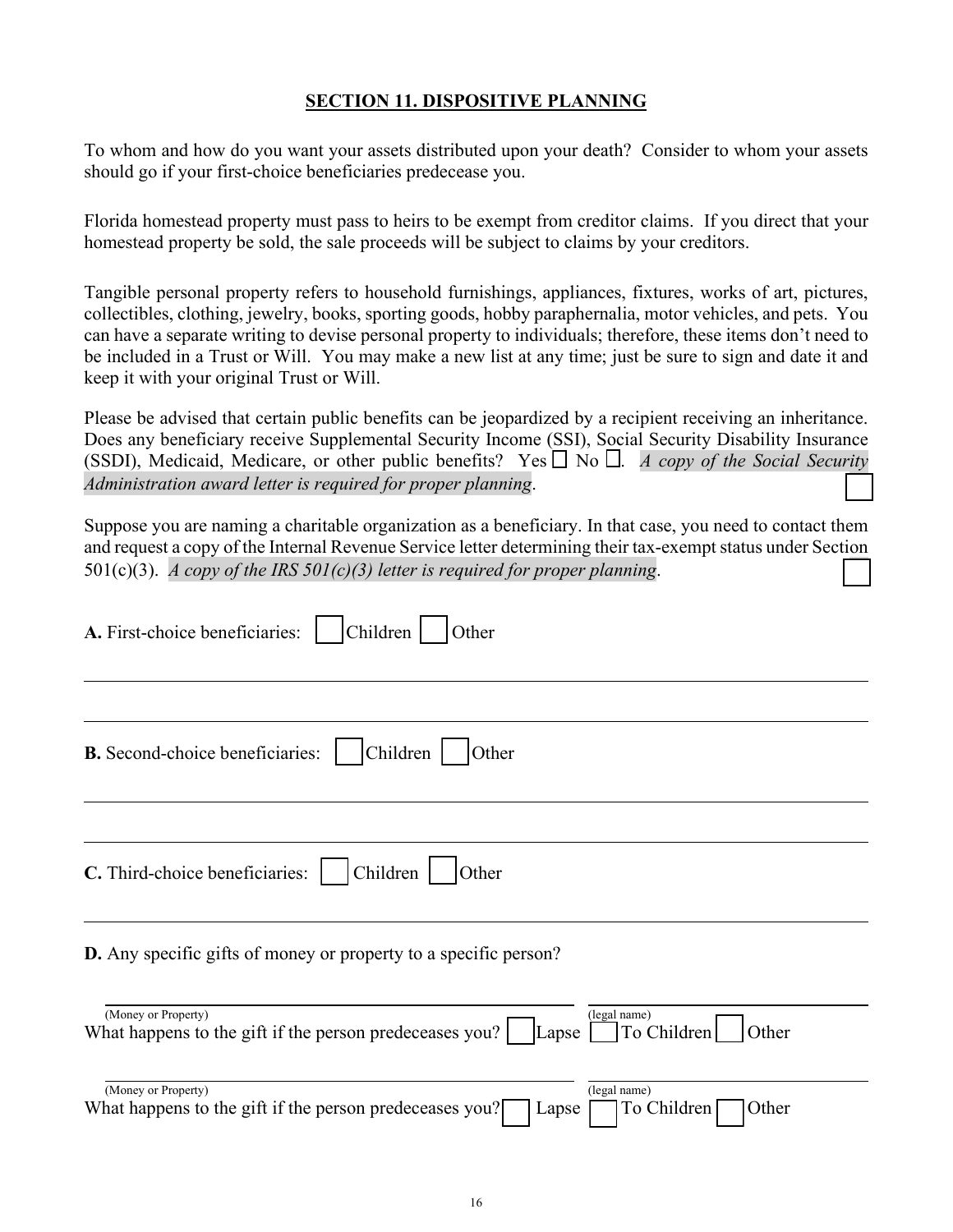#### **SECTION 12. FIDUCIARIES AFTER DEATH**

Who do you want to handle your financial affairs after your death? In a Trust, this person is referred to as the Trustee. In a Last Will and Testament, this person is referred to as the Personal Representative. Consider the trustworthiness and ability of the person to handle this responsibility.

Florida law requires that a Personal Representative be a blood relative or a resident of Florida. This restriction does not apply to a Trustee.

It is possible to name more than one person in the role of Trustee and Personal Representative. They can be named individually in a specified order, as Co-Trustees/Personal Representatives that must act together, or as Co-Trustees/Personal Representatives that may act independently of each other.

| 1 <sup>st</sup> |                |
|-----------------|----------------|
| (legal name)    | (relationship) |
| (address)       | (phone number) |
| 2 <sup>nd</sup> |                |
| (legal name)    | (relationship) |
| (address)       | (phone number) |
| 3 <sup>rd</sup> |                |
| (legal name)    | (relationship) |
| (address)       | (phone number) |
| 4 <sup>th</sup> |                |
| (legal name)    | (relationship) |
| (address)       | (phone number) |